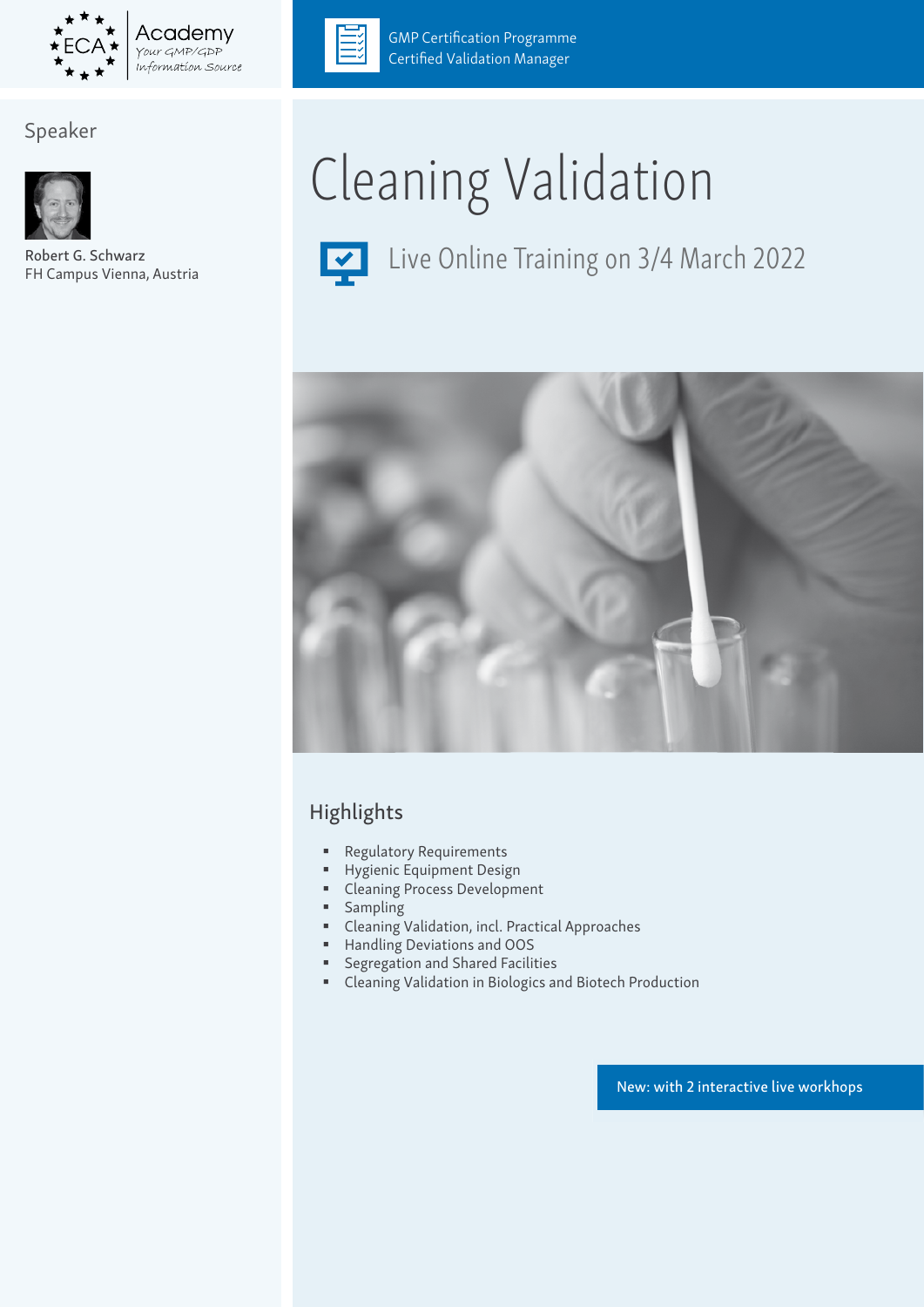# Background

In the manufacture of medicinal products and APIs, the cleaning of facilities and equipment is an important measure to avoid contamination and cross contamination. In compliance with the GMP regulations, cleaning is performed and documented according to the described procedures. In the past, cleaning effectiveness was often monitored only visually. However, residuals of APIs and excipients as well as of detergents are increasingly an issue in inspections and audits. The success of cleaning procedures has to be validated. In addition to the FDA "Guide to Inspection – Validation of Cleaning Validation Processes", the PIC/S document PI 006 and Annex 15 address cleaning validation in a separate chapter. Moreover, the ICH Guideline Q7 "GMP for APIs" also requires cleaning validation – as well as two guidelines by APIC, the association of European API manufacturers.

A Guideline from EMA on Dedicated Facilities and Exposure Limits for Cleaning Validation and the revised Annex 15 deal now with a PDE (Permitted Daily Exposure) approach.

# **Objective**

Many questions relative to cleaning validation are still open and have to be answered within the companies:

- What should the cleaning validation concept look like to be GMP-compliant and cost-effective?
- Which risk analyses are applicable to cleaning validation?
- How helpful can a riboflavin test be?
- Which maximum residue value is scientifically acceptable?
- **Which sampling procedure is appropriate for which**
- process and facility? How can you cut costs by means of bracketing?
- How are critical areas defined?
- Is cleaning verification the solution for infrequently manufactured products?
- Which microbiological maximum residue values are valid in the areas of non-sterile dosage forms and APIs? and
- What are special aspects of cleaning validation in biotech API plants?

These questions will also be discussed with the help of practical examples.

# Target Audience

This course is directed at staff of R&D, production and quality assurance involved in cleaning validation. It also addresses engineering companies and manufacturers of cleaning devices/ equipment interested in learning more about the pharmaceutical industry's viewpoint and in exchanging experiences.

# Programme

# Day 1

# Regulatory Requirements

- **EU GMP Guideline Part I, II and III**
- EU GMP Guideline Annex 15
- EMA "Shared Facilities Guideline" (incl. PDE concept)
- **PIC/S PI 006**
- APIC Cleaning Validation Guidance for APIs
- PDA TR 29 "Points to Consider for Cleaning Validation
- **FDA 21 CFR 211.67**
- **FDA Guide to Inspection Validation of Cleaning** Processes

## Practical Pre-Requisites I – Hygienic Equipment Design

- What is hygienic design?
- Material aspects
- WIP/CIP aspects
- Riboflavin test

#### Practical Pre-Requisites II – Cleaning Process Development

- Developing a cleaning process which steps are necessary?
- TACT
- Which residues are common
- Type and selection of cleaners
- CIP vs WIP vs manual cleaning
- Cleaning Documentation

## Sampling during Cleaning Validation

- How to define sampling points?
- Sampling techniques
	- Swab
	- Rinse
	- **Coupons**
- Analytical requirements

## Live Workshop – Setting Sampling Points

- Setting sampling points on a risk-based approach – what to consider
- Sampling point selection based on sampling technique and analytical method
- Different sampling points for different purposes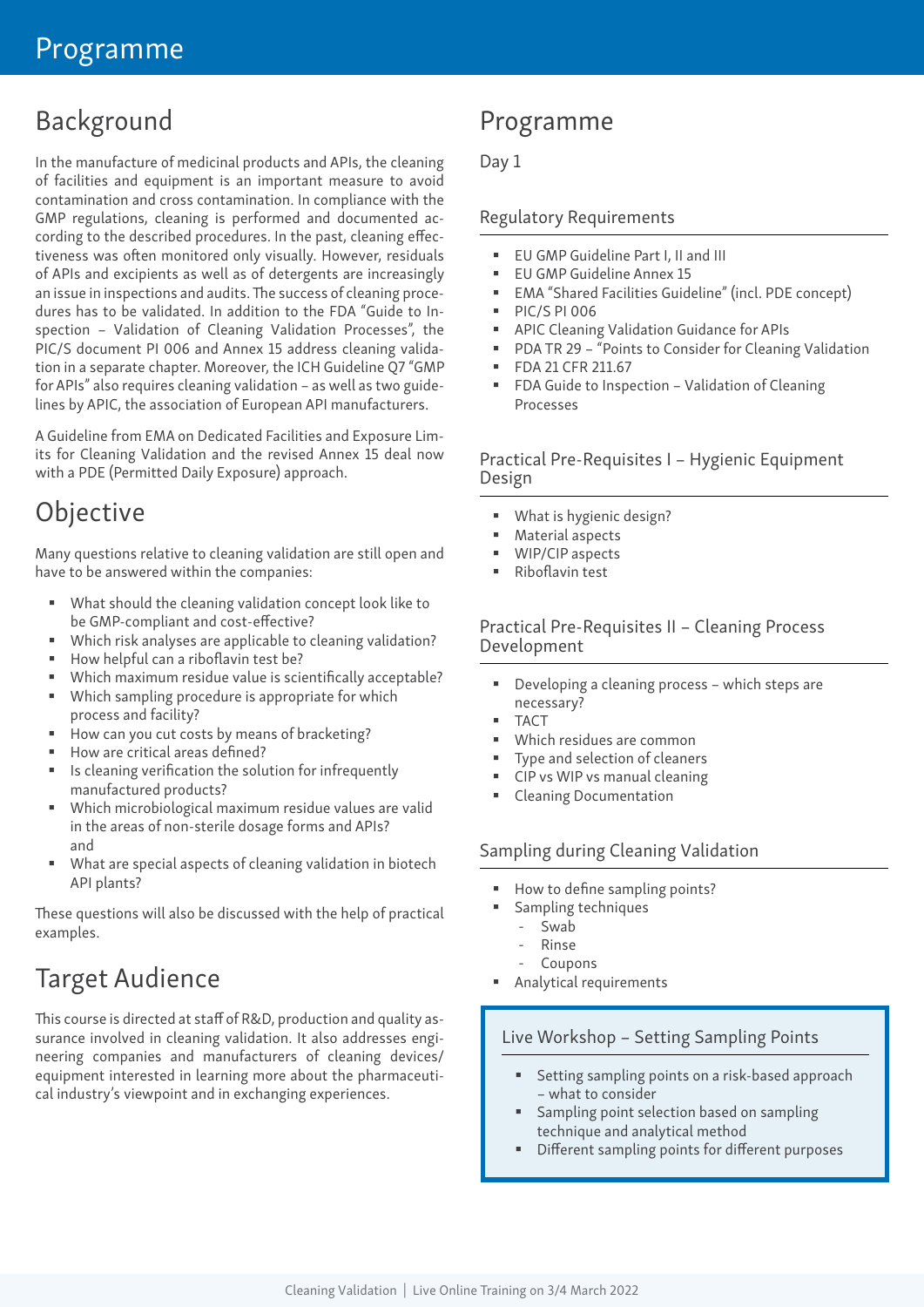#### Day 2

#### Cleaning Validation – incl. Practical Approaches

- Cleaning Validation Concepts **Bracketing** 
	- Hold time studies (DHT, CHT)
- Cleaning Validation Risk Management
- Cleaning Validation Plan
- Cleaning Validation Report
- Cleaning Validation life cycle (Revalidation, Ongoing Cleaning Verification)
- Cleaning Evaluation

#### Handling Deviations and OOS during Cleaning Validation and Ongoing Cleaning Verification

- What is an OOS, what a deviation regarding Cleaning Validation?
- GMP-compliant documentation of OOS and deviations
- CAPA

#### Live Workshop – Case studies of Non-Conformities during Cleaning Validation and Ongoing Cleaning Verification

- Is always the cleaning process to blame?
- Which actions are adequate based on the investigation and root cause?
- Actions depending on the time-point of detecting the Non-Conformity
- Does a Non-Conformity mean revalidation?
- Does a Non-Conformity always lead to batch rejection?

#### Special Topics of Cleaning Validation

- Segregation & shared facility guideline
- Cleaning Validation in Biologics & Biotech production
	- Differences between chemical and biotech APIs
	- Acceptance criteria for biotech APIs
	- Analytical methods to detect biotech APIs in Cleaning Validation



Four Q &A sessions (two on each day of the training) ensure interaction and that your questions are answered.

# Speaker



Robert G. Schwarz FH Campus Vienna, Austria

Robert has 20 years hands-on experience in aseptic processing, contamination control and cleanroom technology. He graduated in bioengineering and biotechnological quality management and joined Baxter, Vienna in 2001 where he led the environmental monitoring team 4 years. 2005 - 2018 he gathered more indepth knowledge of GxP compliance incl. profound quality assurance expertise in his function as validation specialist being responsible for equipment qualification, sterilization validation and cleaning validation (with an SME function since 2016) at Baxter and Shire. Since 2010 he additionally shares his experience as a university lecturer. Additionally he's frequently spotted as a speaker at congresses and conferences and recognized as a contributor in various scientific publications. In 2019 he started his business as freelancing trainer and consultant.

#### GMP and GDP In-house Training Programme

#### What are GMP/GDP In-house Training Courses?

GMP/GDP in-house Training Courses are an ideal solution and a cost-effective way to train a larger number of people (ten or more) than you would normally want to send to an external course. You determine date and time, and the training is provided in your premises – or, alternatively, online, as most of the trainings can also be conducted via Internet.

#### Why GMP/GDP In-house Training?

Our GMP/GDP in-house trainings help your employees to put the GMP/GDP requirements into practice, to understand why they have to observe GMP/GDP rules and to develop a positive attitude towards GMP/GDP. In discussing of questions, your staff becomes familiar with the GMP/GDP rules, and solutions to concrete problems are found.

#### The courses you can choose from

Training content depends on your individual needs and ideas. A course can take into account the specific situation in your company and considers the latest GMP publications. Then both the training course's content and structure are tailored to the target group - also considering group-dynamic effects.

#### Now online

Almost all of our in-house trainings can also be conducted online. This allows for maximum flexibility since your employees can take part in the same session no matter where they are located.

Please visit our website www.gmp-compliance.org for more information.